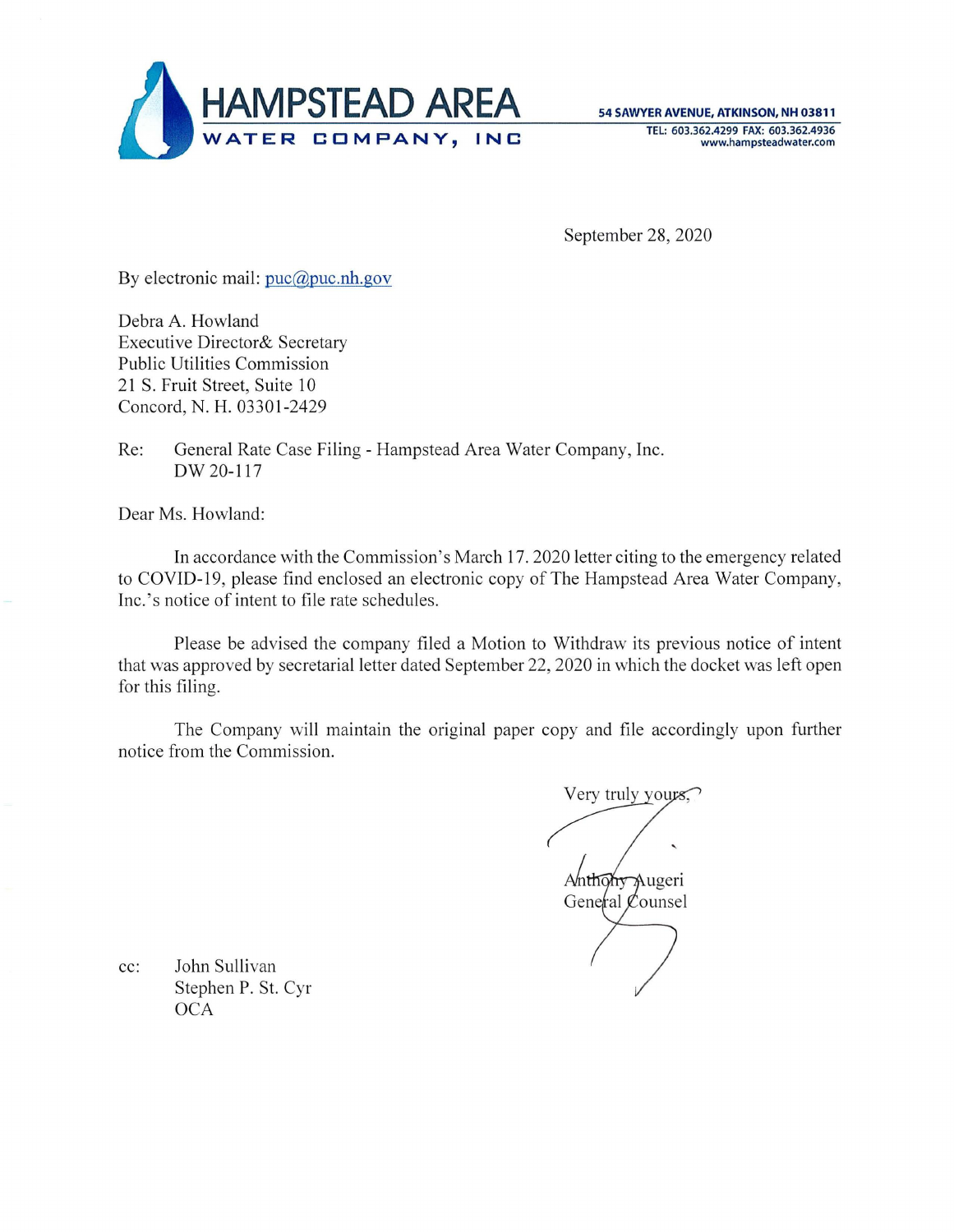

September 28, 2020

By electronic mail: puc@puc.nh.gov

Debra A. Howland Executive Director & Secretary Public Utilities Commission 21 S. Fruit Street, Suite 10 Concord, N. H. 03301-2429

Re: General Rate Case Filing - Hampstead Area Water Company, Inc. DW 20-117

Dear Ms. Howland:

Please accept the following as The Hampstead Area Water Company's ("Company") notice of intention to file a revised rate schedules pursuant to Puc 1604.05. It is our understanding that the Commission will acknowledge receipt of this notice and that the Company will have 30 - 60 days in which to file its rate schedules.

Please add the following names and address to the service list.

Stephen P. St. Cyr, St. Cyr & Assoc., 17 Sky Oaks Drive, Biddeford, ME 04005, stephenpstcyr@yahoo.com.

Christine Lewis Morse, The Hampstead Area Water Company, Inc., 54 Sawyer Ave., Atkinson, NH 03811, chris@atkinsoncc.com.

Harold Morse, The Hampstead Area Water Company, Inc., 54 Sawyer Ave., Atkinson, NH 03811, harold@lewisbuilders.com.

Charlie Lanza, The Hampstead Area Water Company, Inc., 54 Sawyer Ave., Atkinson, NH 03811, charlie@hampsteadwater.com.